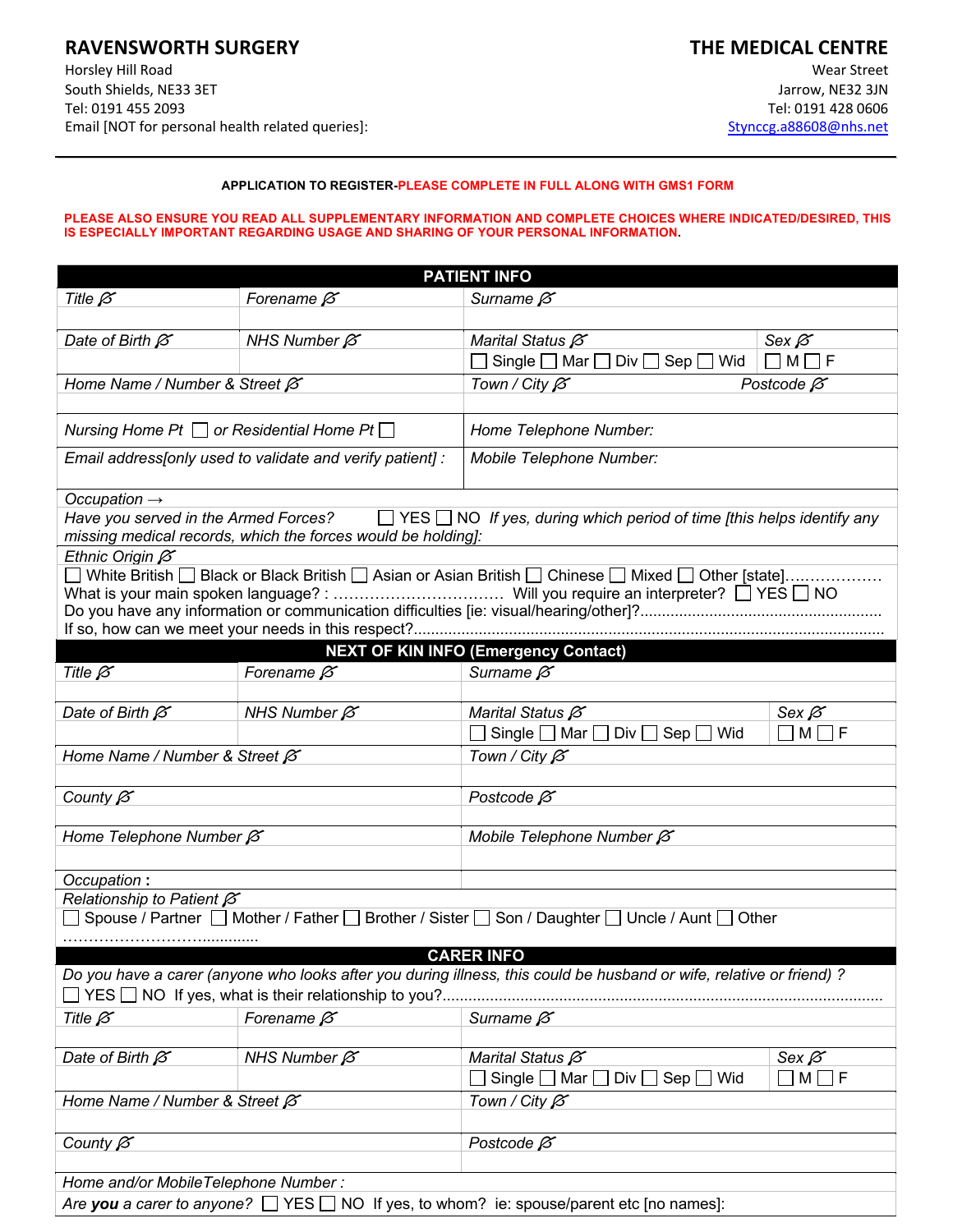|                                                                                                                   | <b>FAMILY HISTORY</b> |      |
|-------------------------------------------------------------------------------------------------------------------|-----------------------|------|
| Is there a history of any of the following? $\beta$<br>If yes, please state whether parent/sibling/aunt/uncle etc |                       |      |
| <b>Diabetes</b>                                                                                                   | <b>YES</b>            | NO   |
| <b>Coronary Heart Disease</b>                                                                                     | <b>YES</b>            | NO   |
| <b>Chronic Obstructive Airways Disease:</b>                                                                       | <b>YES</b>            | ר NO |
| Asthma:                                                                                                           | TYES                  | NO   |
| Hypertension:                                                                                                     | <b>YES</b>            | NO   |
| Osteoporosis:                                                                                                     | <b>YES</b>            | I NO |

#### **CURRENT MEDICATION**

*Please list any medication you are currently taking, including over the counter medicines, HRT or contraceptives.* Í

## **HEALTH PROMOTION AND PREVENTITIVE CARE**

 $\Box$  YES  $\Box$  NO

| <b>Children:</b> up to date with childhood immunisations? |
|-----------------------------------------------------------|
|                                                           |

*Adults: Please list any holiday/occu.health vax given:*

| Females:                                                                    |                                  |  |  |  |
|-----------------------------------------------------------------------------|----------------------------------|--|--|--|
| Aged 25 to 65, are you up to date with smears?<br>$\Box$ YES<br>$\sqcap$ NO | When was your last smear?        |  |  |  |
| Are you currently pregnant?<br>$\Box$ YES<br>I NO                           | Where was your last smear taken? |  |  |  |
| If yes, Date of ECD $\beta$                                                 |                                  |  |  |  |
|                                                                             |                                  |  |  |  |

*If you are using contraceptives please specify*  $\beta$ 

### **DECLARATION**

**Please note this practice focuses on health education and preventative care and therefore encourages patients to take responsibility for their own healthcare by being up to date with childhood immunisations, cervical smears and other health related screening.**

**A New Patient Medical with the HCA or Practice Nurse is a final stage to registration-please ensure you keep that appointment but, should something prevent you from attending, please contact reception beforehand to change the date & time.** 

**Please bring a urine sample with you to this appointment-sample bottles available from reception.**

**I accept responsibility for my own healthcare working in partnership with the practice and confirm I have read all supplementary information given about contact preferences, data sharing and data sharing choices as well as indicating whether or not I give consent for NOK and/or carers to be contacted in emergency situations.**

| Signed:           |                        | Date:             |
|-------------------|------------------------|-------------------|
|                   | <b>OFFICE USE ONLY</b> |                   |
| $\sqcap$ accepted |                        | $\sqcap$ REJECTED |
|                   |                        |                   |